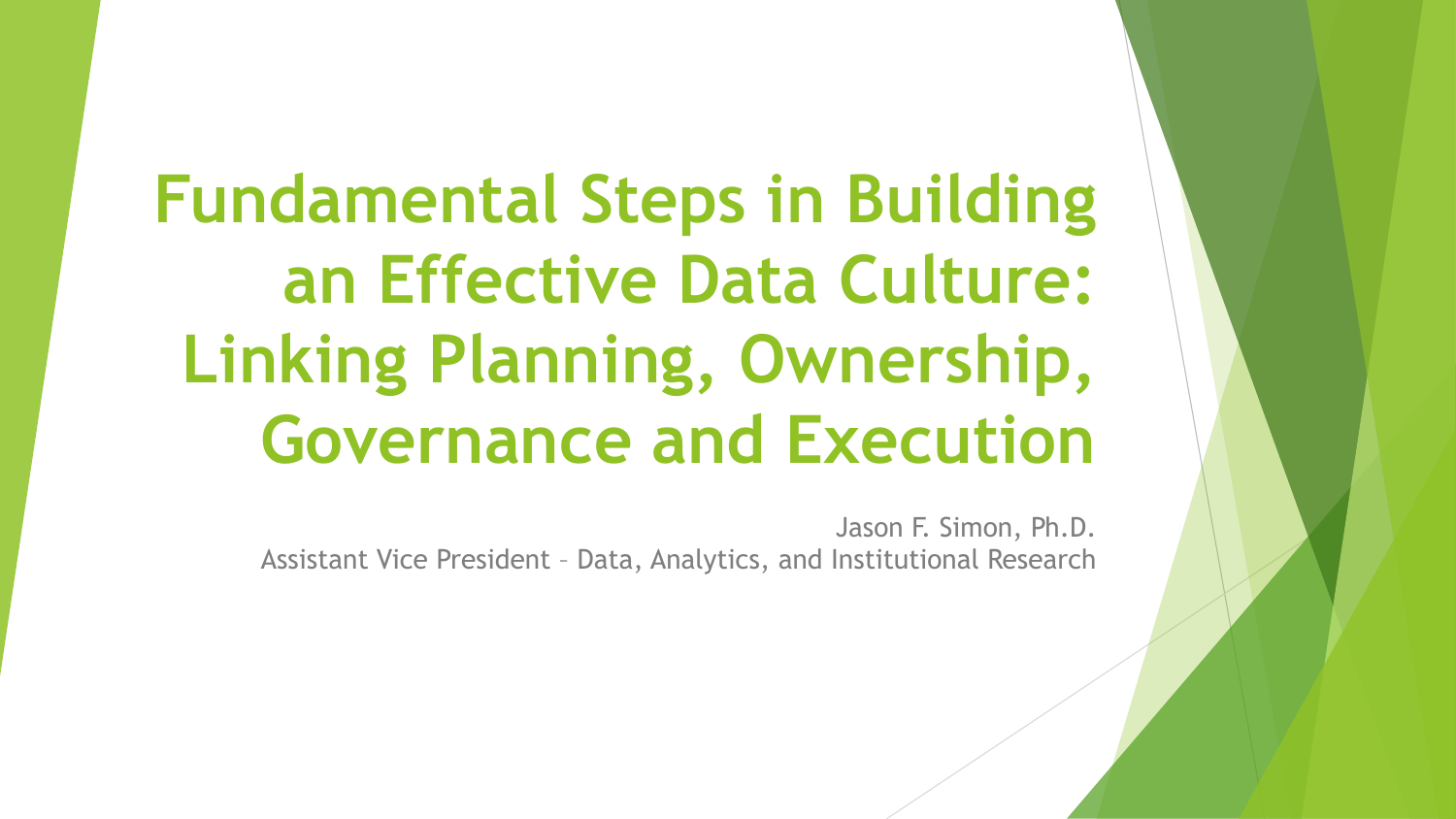# Introductions

About Me



Raise your hand if you:

- ▶ Work at a 2 year institution, 4 year institution, other entity or agency
- Data Analyst, Data Scientist, Assistant Director, Director, AVP, Other role
- Years in Higher Ed 0-2, 3-6, 7-10,  $10+$



**EST. 1890**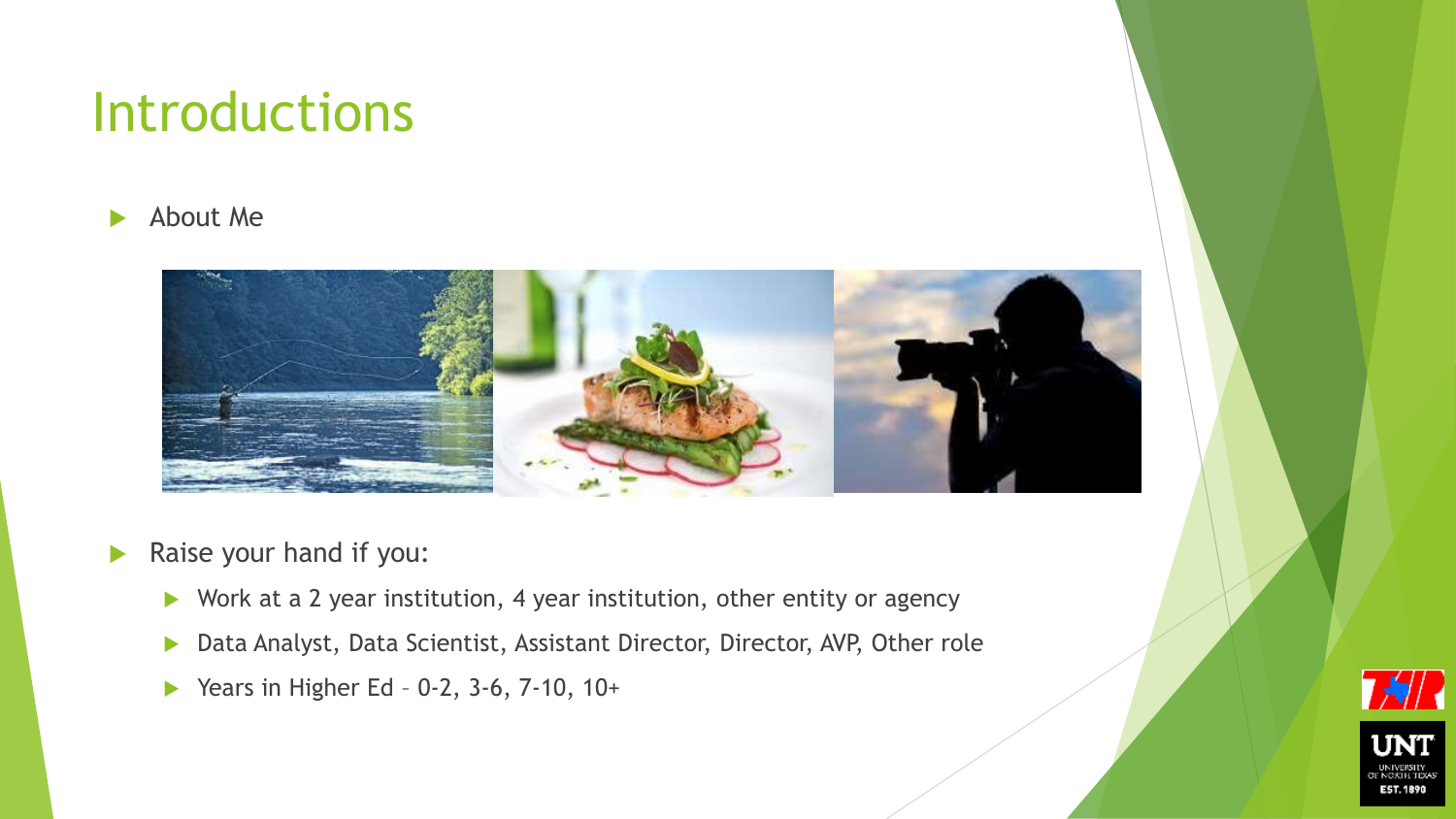# Agenda

- Why This Topic
- What is Data Culture?
- ▶ Culture-Centric Leadership: Your role in promoting a strong Data **Culture**
- ▶ Building Blocks and Best Practices (Executive Engagement to Data Governance)
- ▶ 10 Practical Things an IR Professional Can Do
- ▶ 7 Key Questions to Ponder Going Forward
- Q&A

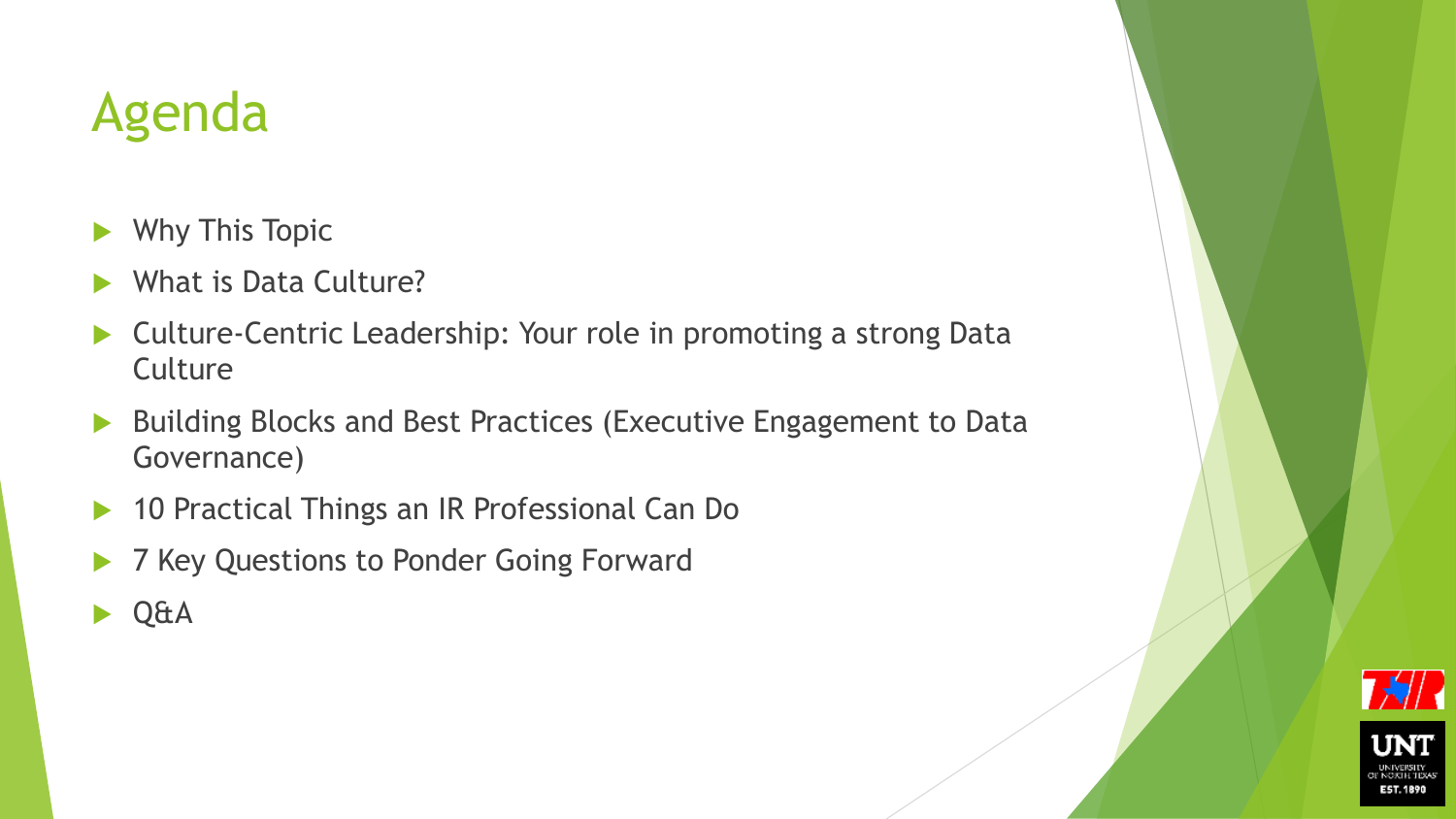Why This Topic?

**Eduventures Releases 2017 Report on** the New Higher Education Technology Landscape

### **Is Your Institution Really Ready for Predictive Analytics?**

By Darren Catalano Jan 11, 2018

> **DIGITAL TRANSFORMATION IN HIGHER EDUCATION**

7 Ed Tech Trends to Watch in 2018

January, 2018

Envisioning Pathways to 2030:

**Megatrends shaping the future of global higher** education and international student mobility

**How Enrollment Challenges Can Spur Change** 

> **Amazon is quietly becoming its** own university January 29, 2018

Competing in a world of sectors without borders

Your Students May Think Machines Teach Them More Than You Do

DIGITALIZAT **AND THE AMERICAN WORKFORCE**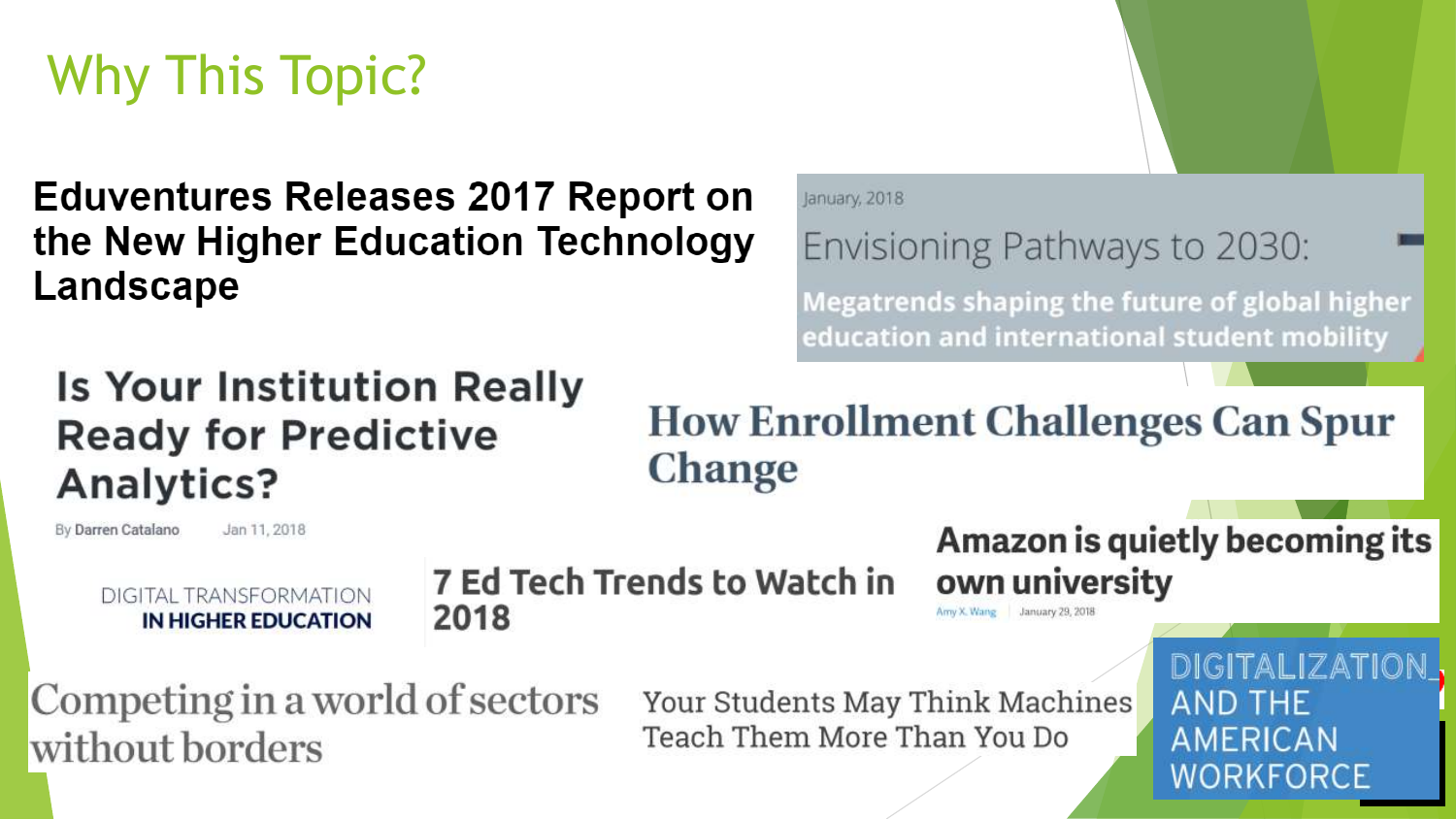

Last updated 4/5/2017

© Matt Turck (@mattturck), Jim Hao (@iimrhao), & FirstMark (@firstmarkcap) mattturck.com/bigdata2017

**FIRSTMARK** EARLY STAGE VENTURE CAPITA

UNT

UNIVERSITY<br>OF NORTH TEXAS

**EST. 1890**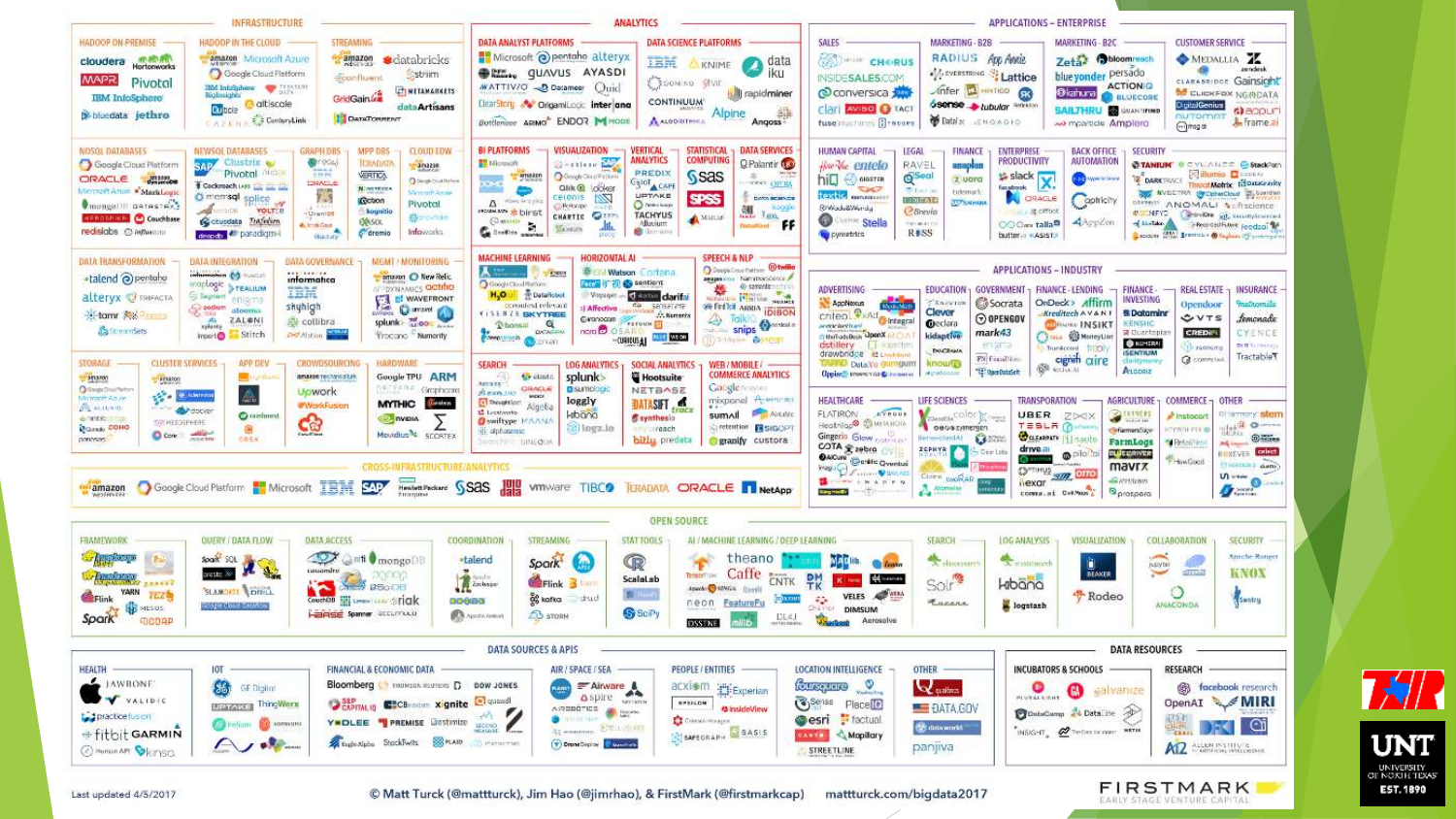# Our Data Landscape is Changing

- The velocity, volume, and speed of data is crushing
- Most institutions have not yet fully realized the analytic potential of a robust data landscape (Bichel, 2012).
- ▶ Said differently Reinetz (2015) stated that "higher education is data rich but information poor (p.4)."
- Future growth in data competency is predicated on leveraging institutional data differently
- Institutions and IR need to approach their data in new ways
- Reporting of official, often static, information as the norm is no longer good enough for modern higher education institutions
- True value from a data landscape is when the institution can leverage existing data to answer problems focused on the future NOT the past

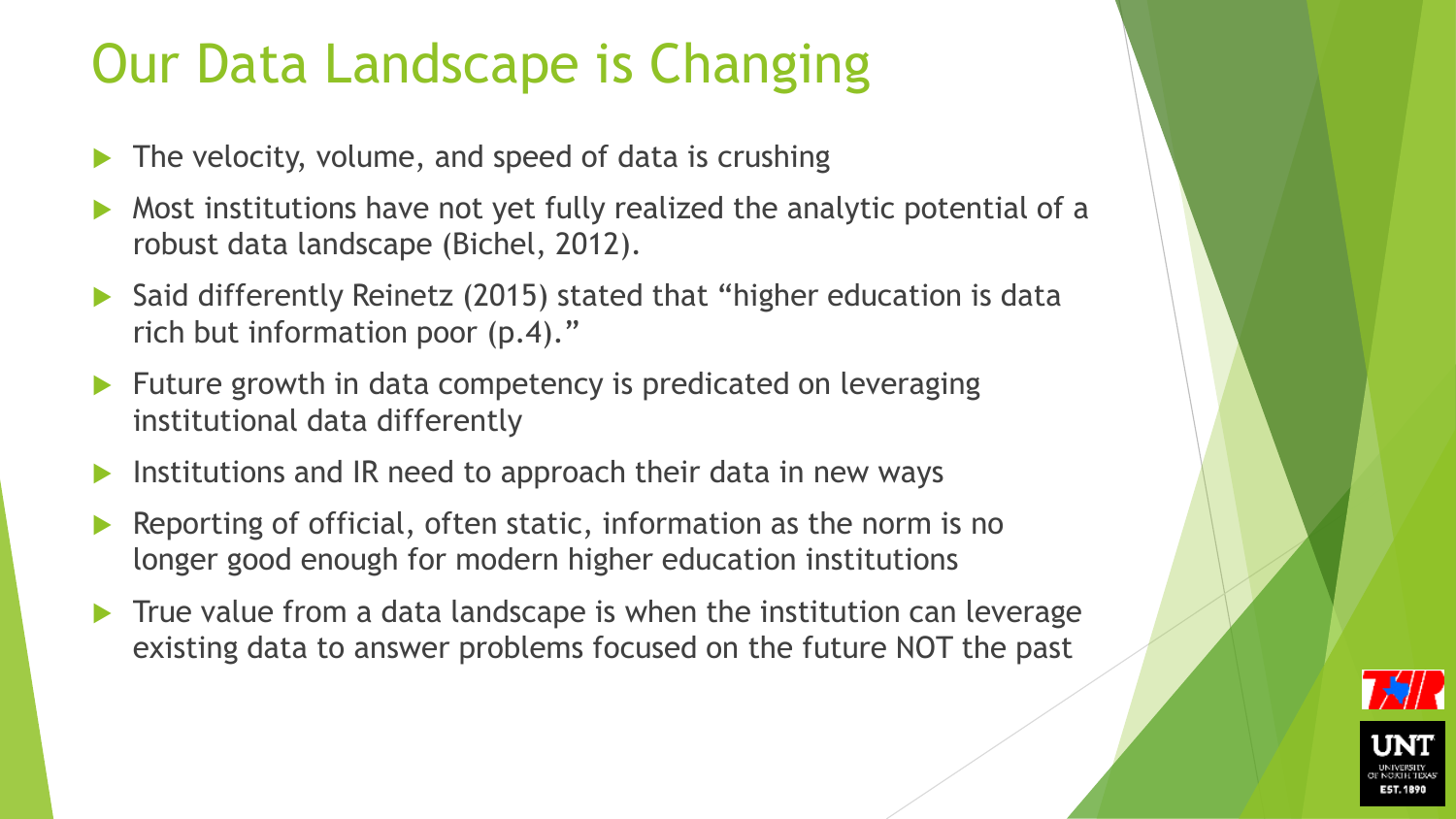# How Might This Change Impact IR?

- ▶ We are being pushed to improve our outcomes
- The competitive marketplace is evolving and applying pressure…everywhere from Academic Affairs to Student Life
- Campuses may be looking for quick fixes for data challenges
- **Focusing on tools and technology alone is not enough**
- Institutions of higher education are made up of faculty, staff, students, and alumni.
- These groups all contribute to an organization's data culture and influence prioritization activities.

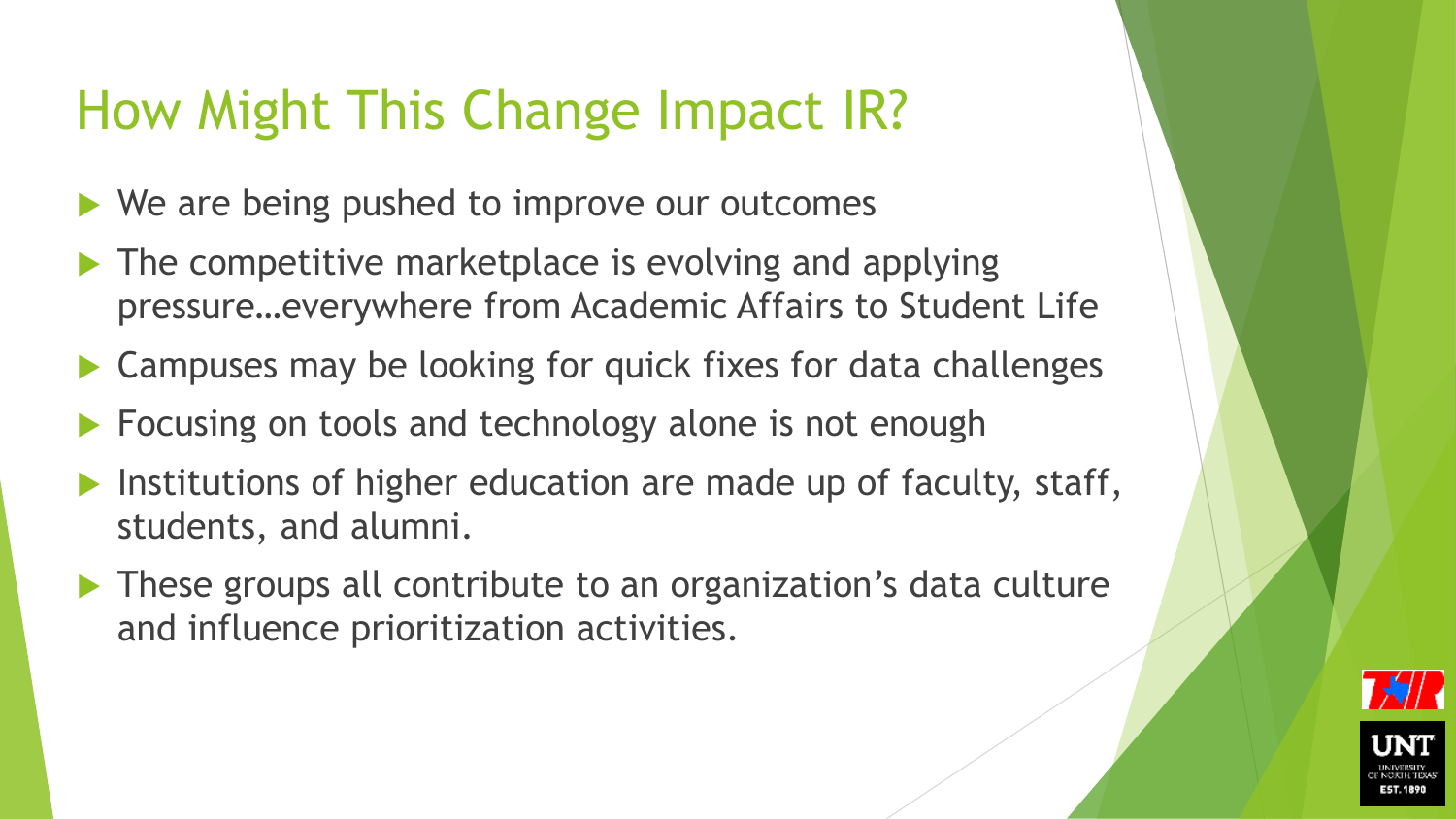# So What is Culture?

- ▶ The customary beliefs, social forms, and material traits of a social group
- ▶ The characteristic features of everyday existence (such as diversions or a way of life) shared by people in a place or time
- The set of shared attitudes, values, goals, and practices that characterizes an institution or organization
- **The integrated pattern of human knowledge, belief, and** behavior that depends upon the capacity for learning and transmitting knowledge to succeeding generations



*Merriam-Webster Dictionary*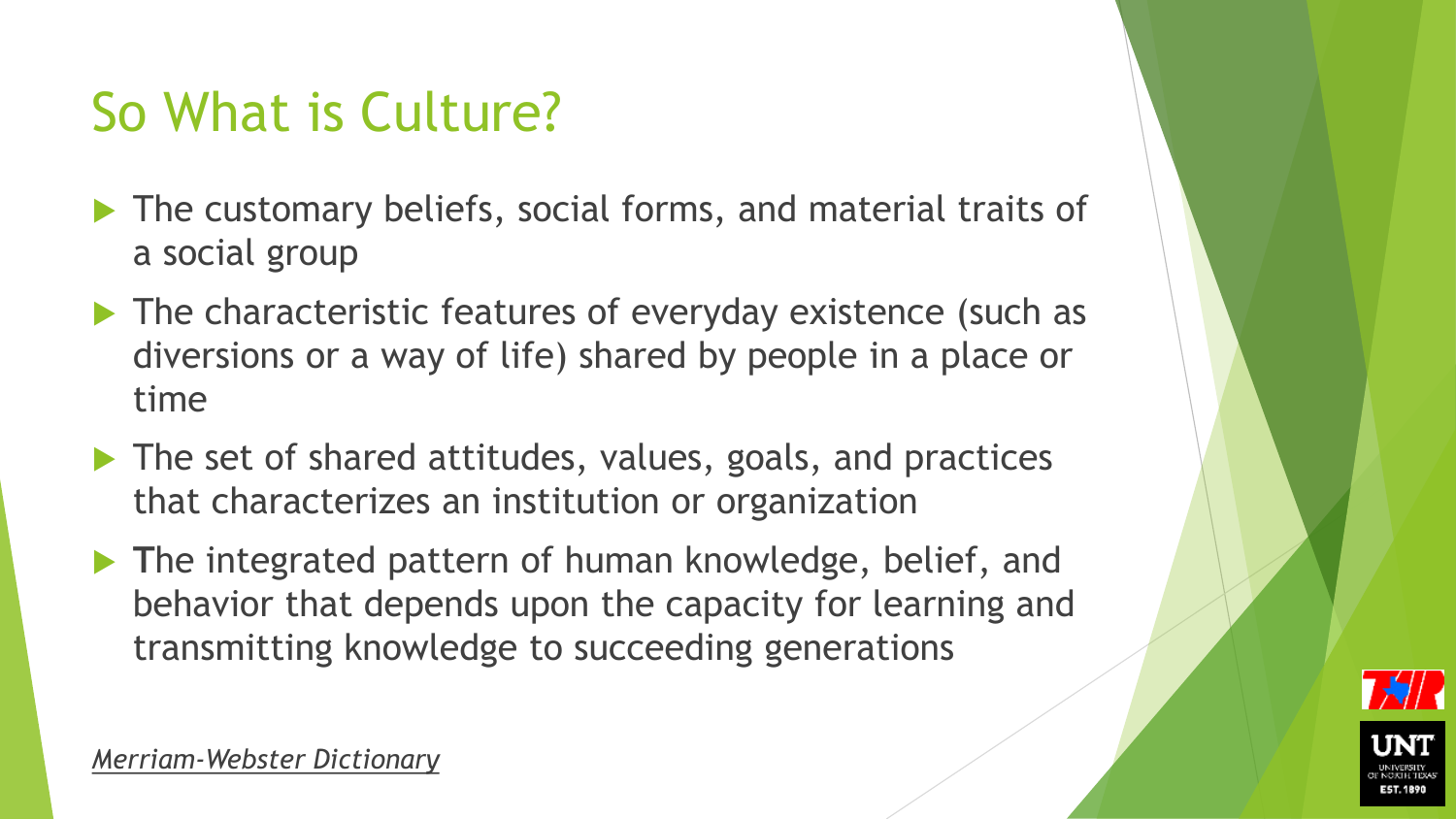# How would you categorize our IR Data Culture?

- Customary beliefs ?
- Social forms ?
- Material traits ?
- Features of everyday existence ?
- Attitudes ?
- Values ?
- Goals ?
- Practices ?
- ▶ Capacity for learning ?
- Transmitting Knowledge- ?

*Adapted from Merriam-Webster Dictionary*

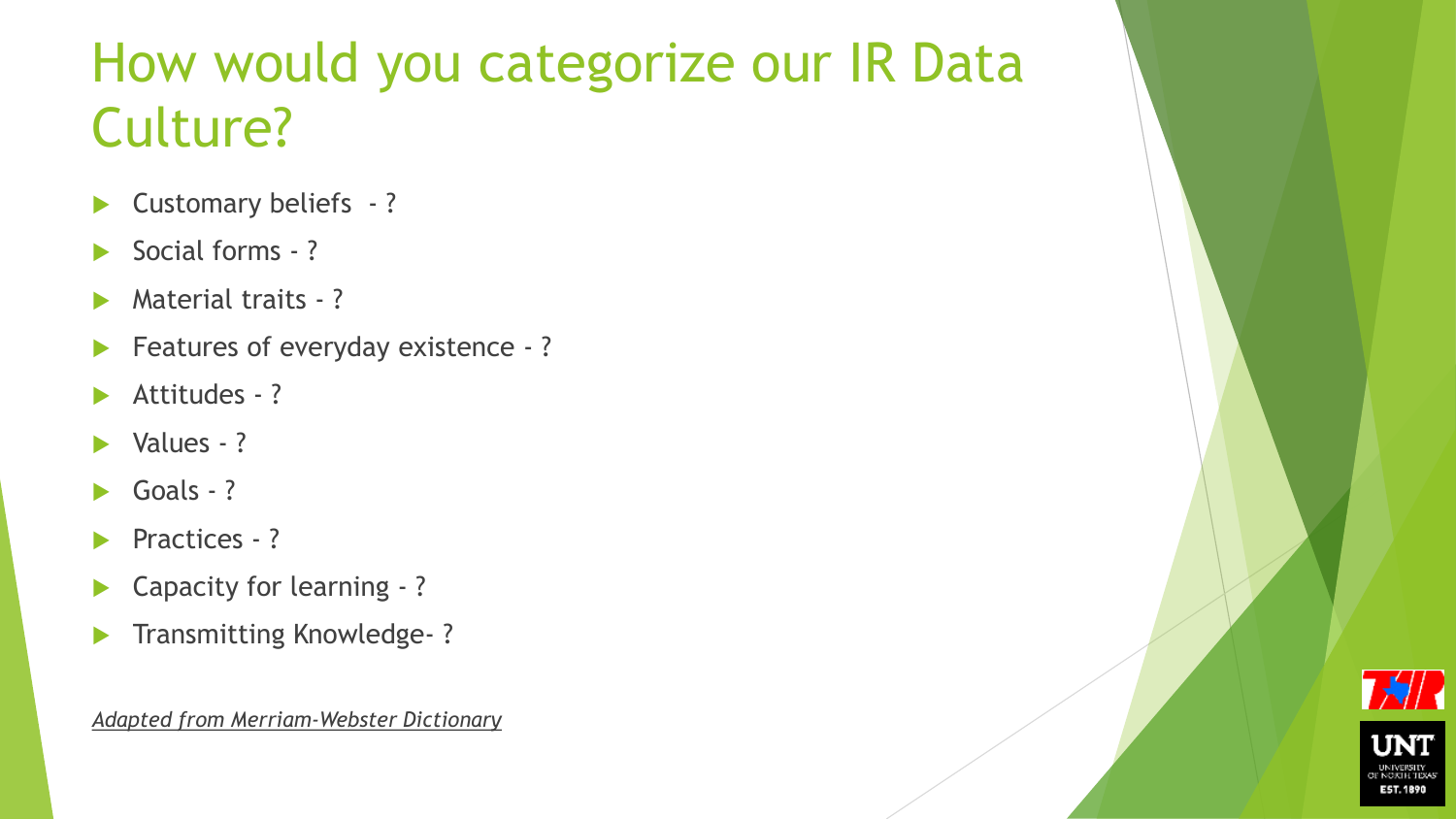# How Others MIGHT See IR Data Culture

- Customary beliefs Official Data, Rigid Data Definitions, and Autopsy Focused
- Social forms Nice conversations with Analysts/Directors, committee service, etc.
- Material traits Factbooks, Output, Reports, Numbers People
- Features of everyday existence Ad Hocs, Paper Reports, National Surveys, Rankings
- Attitudes Good at what they do, seem stressed, busy, responsive, slow to respond
- Values Accuracy, Integrity of Information, Perfectionists, Rather get it right then get it done quick
- Goals Be responsive to my needs, Be able to provide me answers
- Practices coding, manipulating, tabulating, categorizing, cleaning, etc.
- Capacity for learning eager but not much time to do it beneath all the ad-hocs
- Transmitting knowledge would rather pass on data to get to the next ad-hoc then explain it to me in a way that might help inform my next steps (or the opposite)

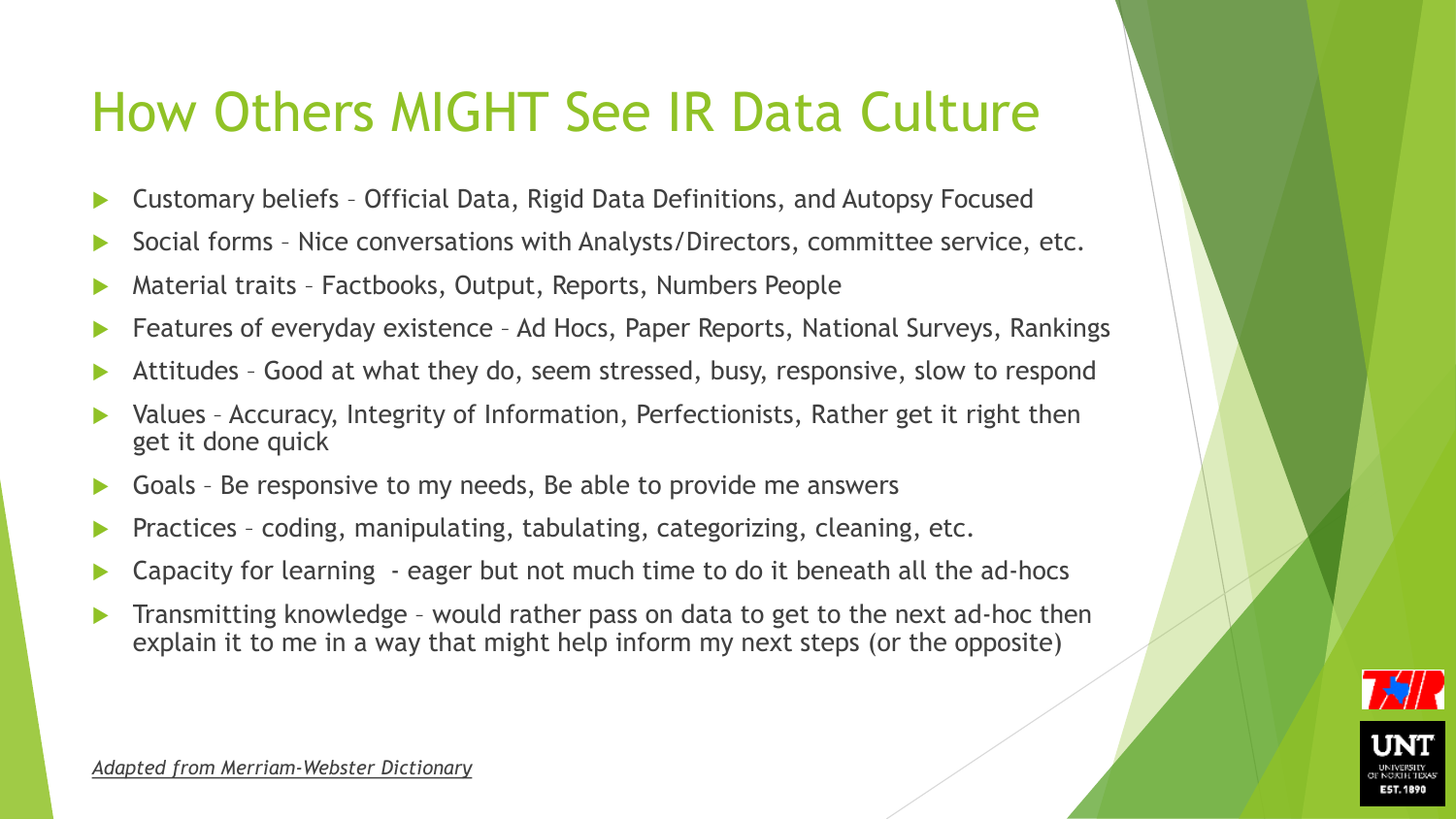# If Your IR Shop Wants to Evolve What Might Get in Your Way?

- ▶ Data initiatives and changing culture can get sidetracked by:
	- $\blacktriangleright$  Prioritization disagreements
	- ▶ Data ownership conflicts
	- $\blacktriangleright$  Turf wars
	- Poor resourcing
	- ▶ Lack of executive support
	- ▶ Confusion over data responsibility
	- A lack of formalized roles and responsibilities around data governance and management
	- Resistance to change out of fear
	- ▶ Other Thoughts?

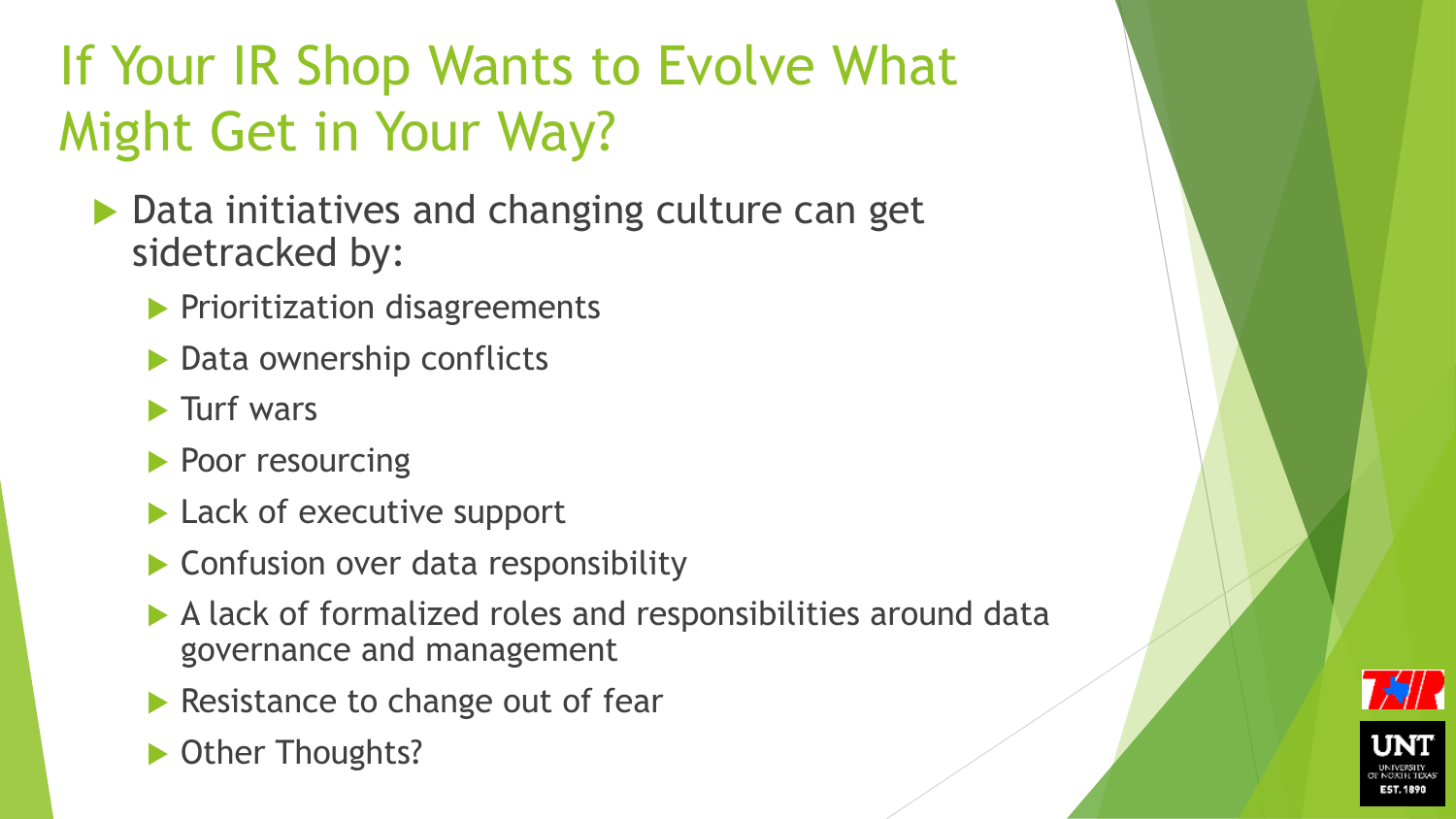# The Case for a Culture-Centric IR Leader

### Confronting these issues requires:

- $\blacktriangleright$  Planning, effort, and a conscious decision to for the institution to reflect on current behaviors and norms.
- **Paying attention to the people, processes, programs, and spoken** and unspoken rules around a given data project in a given environment (department, division, campus, university system, etc.).

### ▶ Culture-centric data leaders who:

- $\blacktriangleright$  Recognize the human element of their work
- Approach data prioritization with a different set of assumptions and practices
- ▶ Value the role of people, processes, and structures.

#### **So How Do We Go About Doing This?**

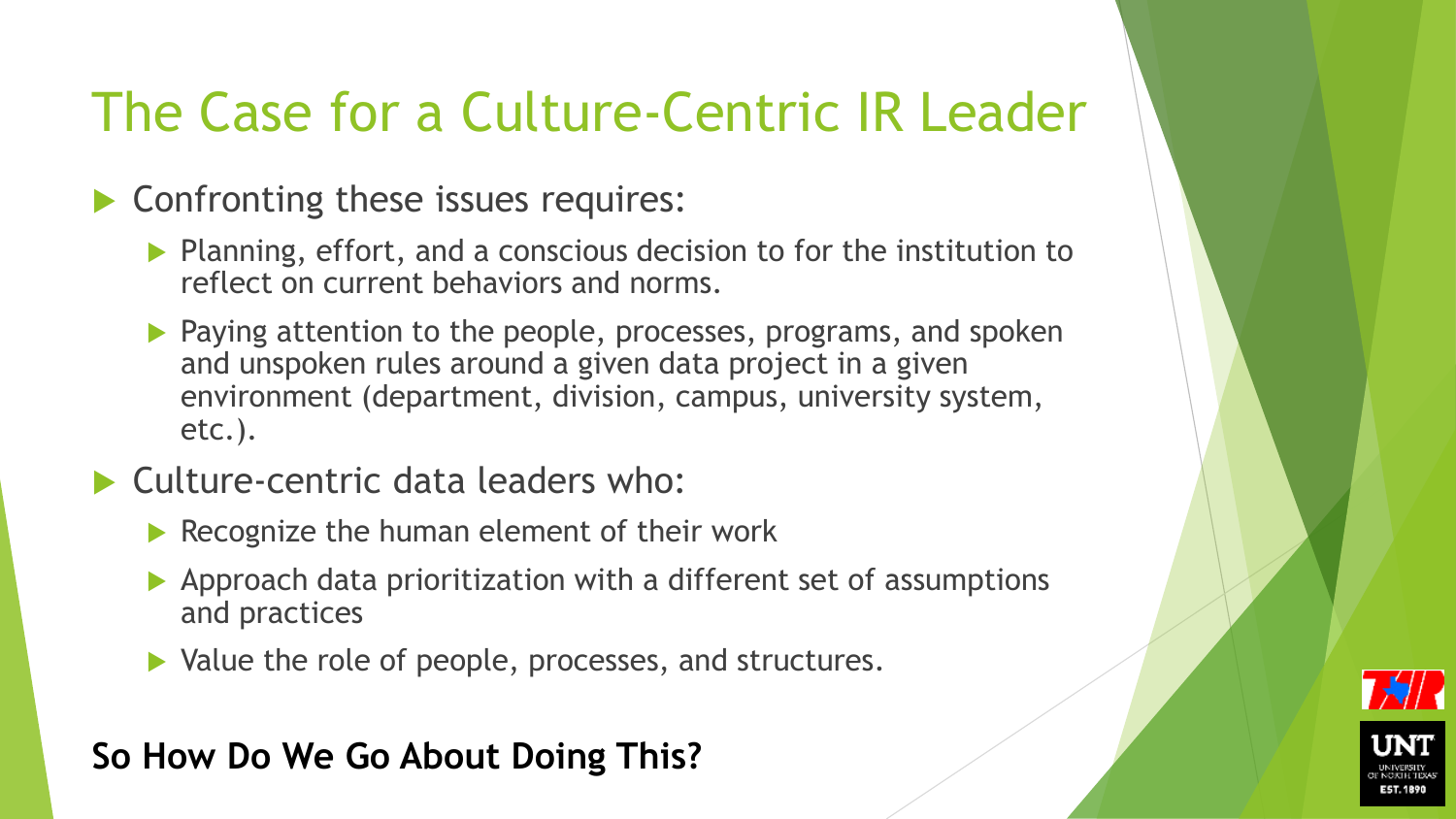# Start at the Top

- Identify and Engage an Executive Champion
	- $\blacktriangleright$  The time for enthusiastic support from senior leadership within colleges and universities is more important than ever.
	- ▶ Organizations that develop plans to solicit early and continued support for data projects with champions reap the benefit of the investment of time in this effort.
	- ▶ Succeeding in the data marketplace today requires executive champions with specific goals in mind for their institutions.
	- This is important especially if your culture is in opposition to these expectations.
	- Ultimately, an executive champion is very helpful in influencing culture change on items that have historically been fuzzy or unclear to the wider institutional community.
	- **This may require IR leadership to seek out access and time – you may need to build consensus upward through your chain of command.**

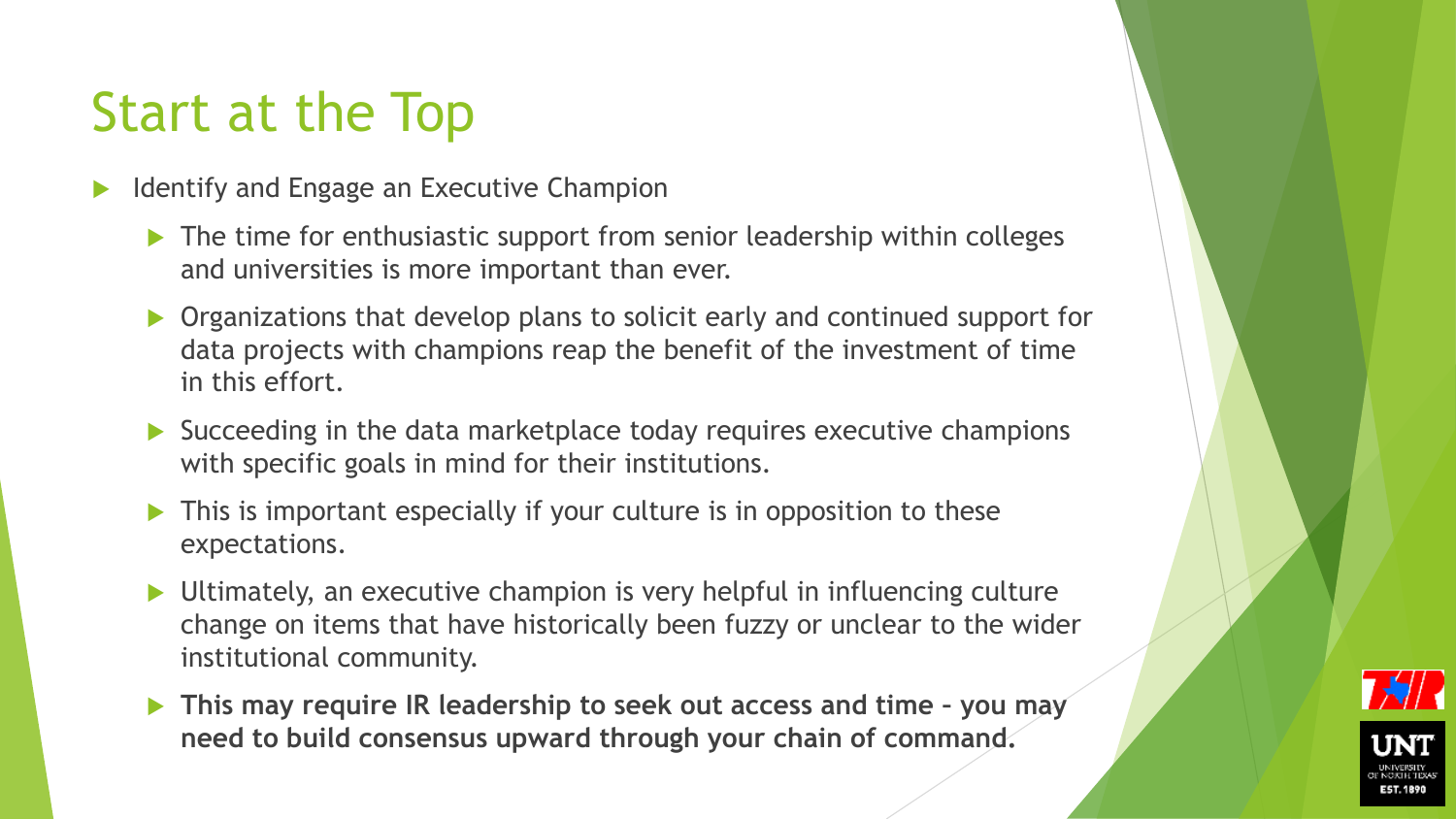### Conduct a Data Maturity and Analytics Climate Audit

- Prioritize time to assess the larger institutional data culture is a key step
- Achieving this goal requires substantive conversations about the maturity of an institution's campus culture when it comes to data and increasingly the leveraging of data for analytic purposes.
- $\triangleright$  Data maturity is the capacity for an organization or campus to achieve maximum benefit from data related assets. These assets will either hamper or accelerate outcomes from prioritization activities.
- ▶ Zeid (2014) asserts that these assets include people, processes, technical infrastructure, and culture. In a mature organization these assets align to achieve maximum analytic efficiency, discover innovative solutions to common organizational challenges, and deliver better solutions and services to constituents.

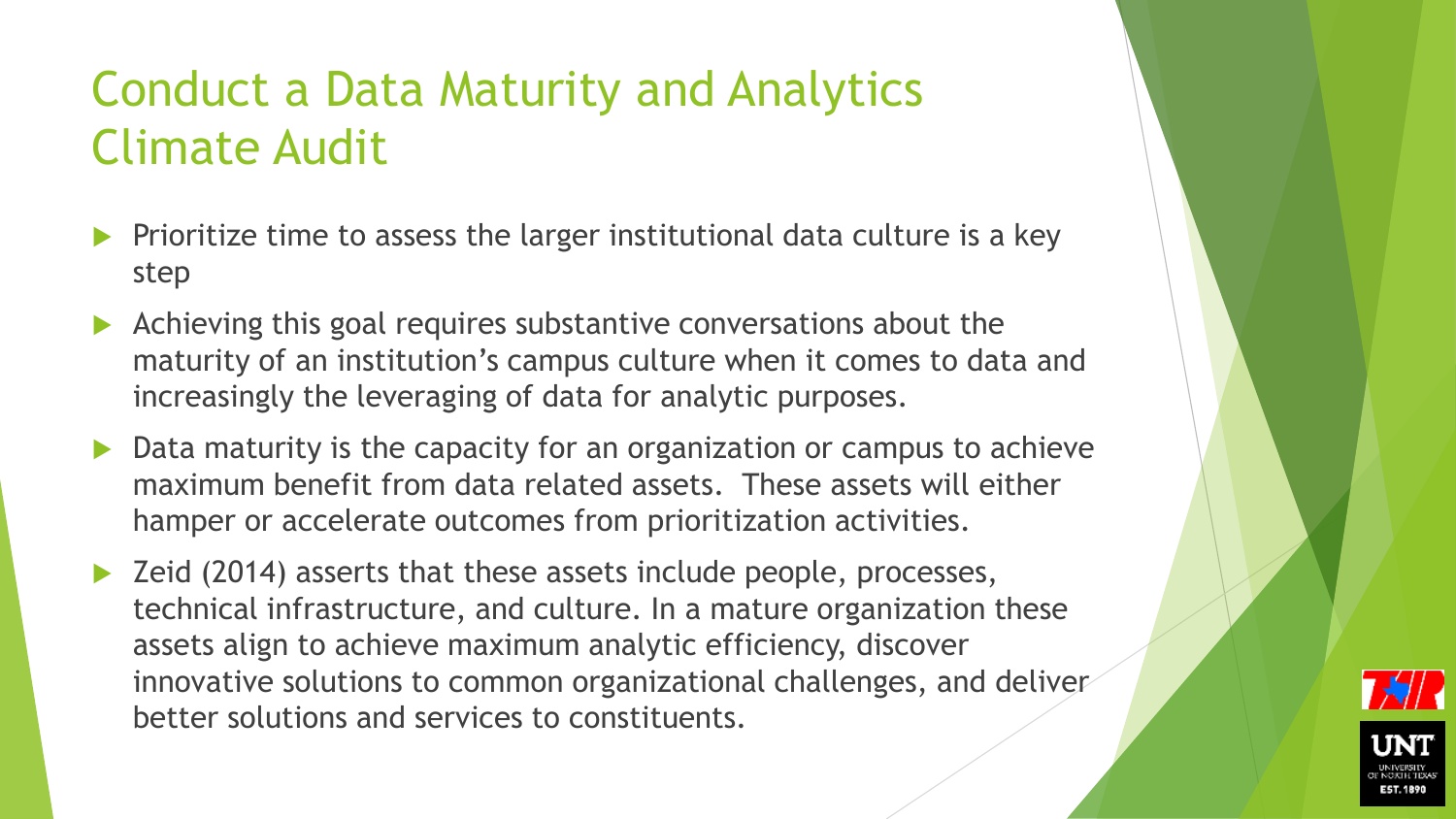## Data Maturity : Where is your campus?



**7 X / 1** UNT **EST. 1890**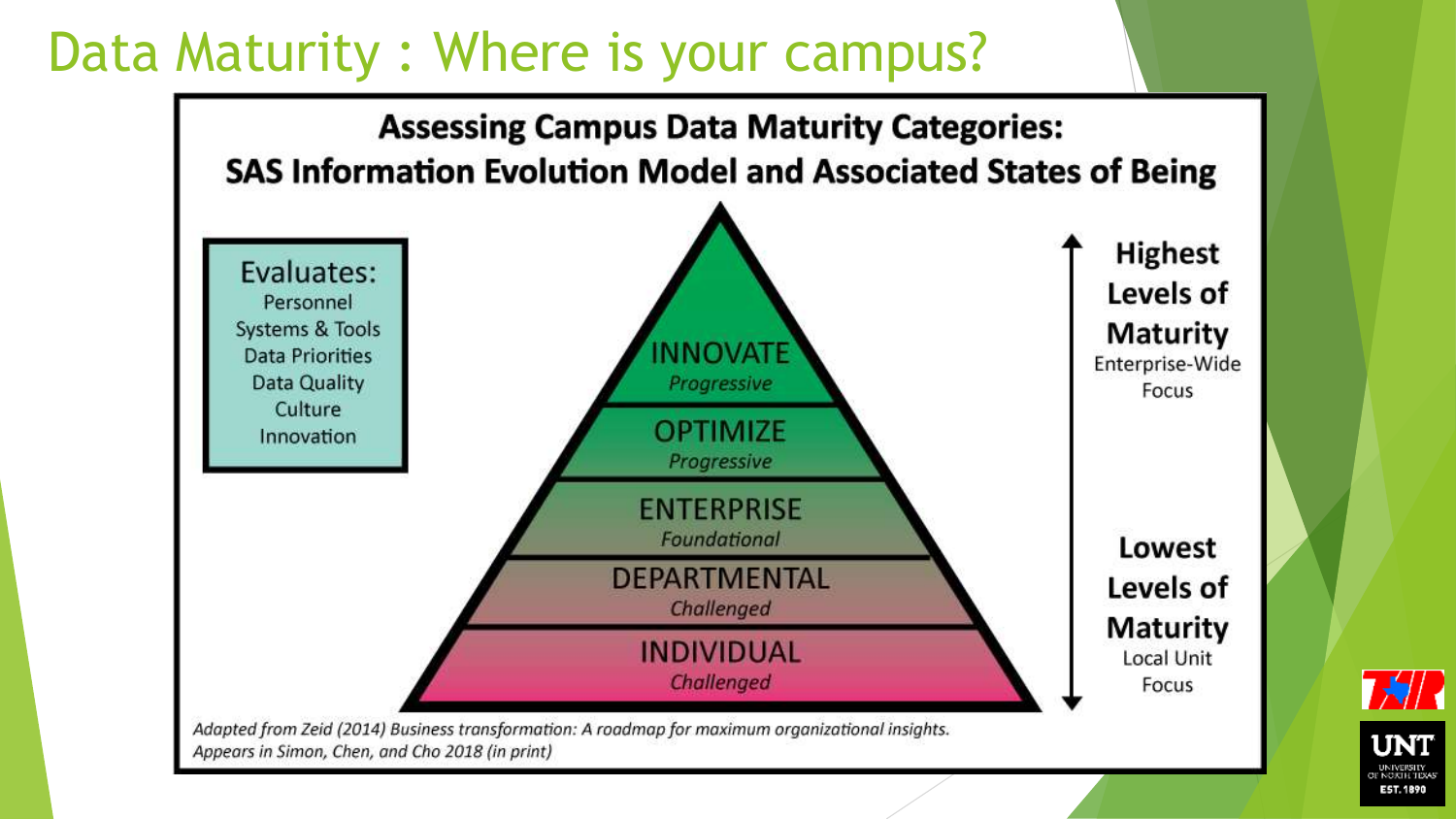# Data Maturity : Where is your campus?

- Take 5 minutes, and turn to your neighbor.
- $\blacktriangleright$  Share where you think your campus is on the maturity index?
- Be prepared to share back with the larger group.

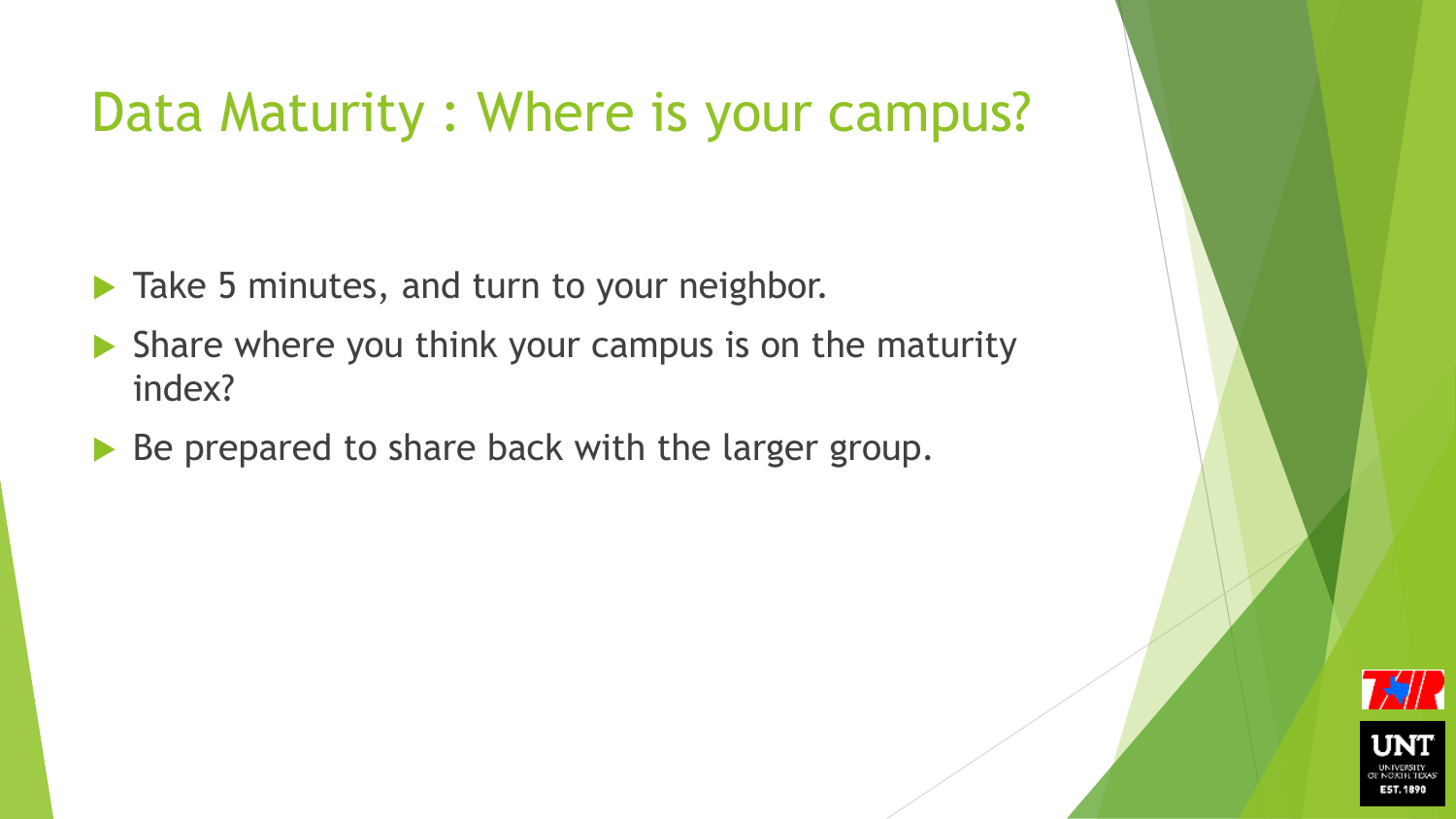# Other Tools for Assessing Data Maturity

- Educause has surveys you can download and complete for free
- ▶ Your campus may have participated in the Faculty ECAR study on technology
- ▶ Your IT department may have future-focused strategic planning documents (investment roadmaps)
- ▶ Your fellow colleagues from TAIR may be able to describe their campus tools and maturity – plan a visit to more robust campuses
- ▶ You could ask about data governance practices (more on that later)

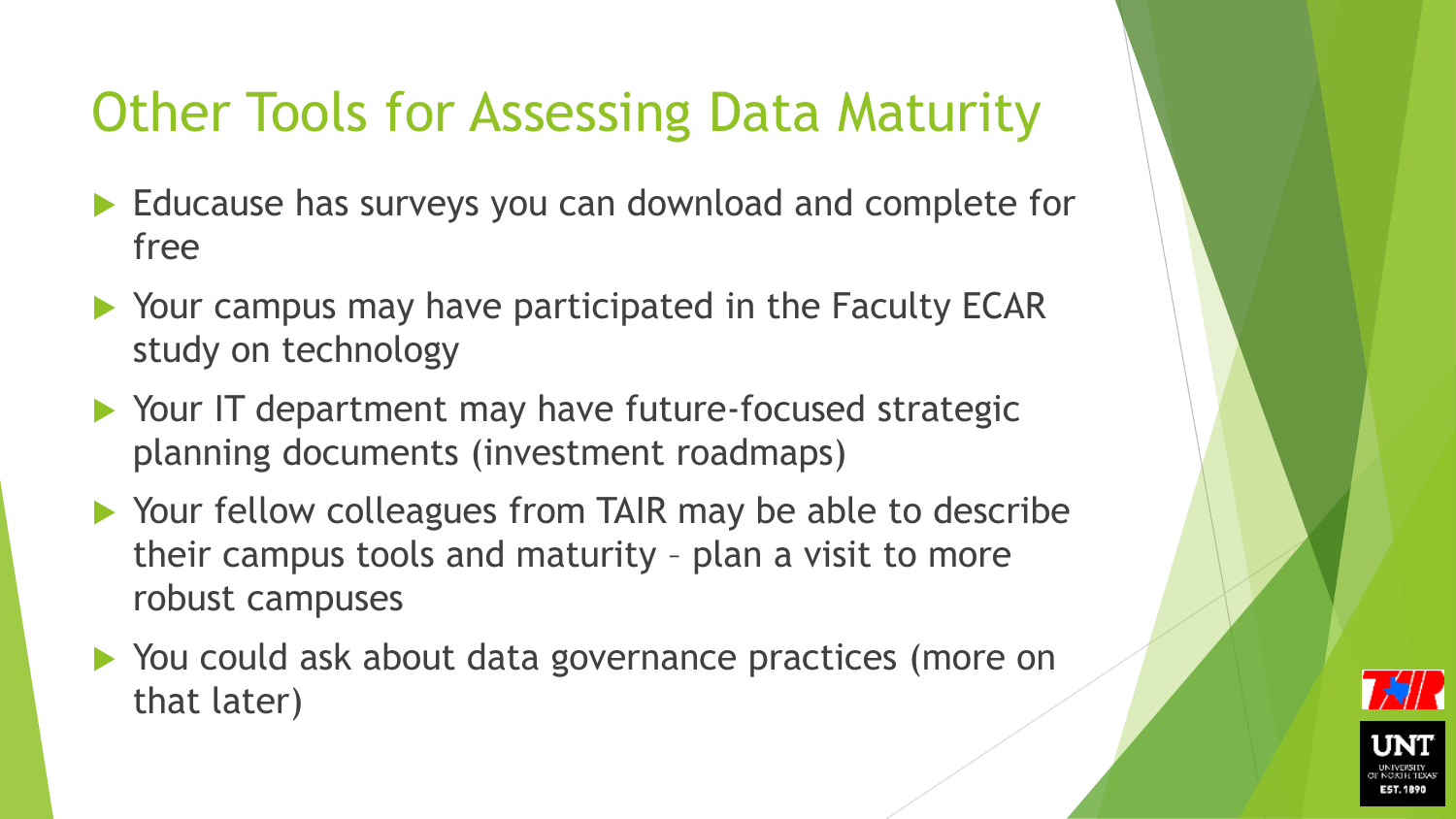# Stakeholder Identification is Key

- Important consideration when moving from overall institutional data prioritization to individual subject matter areas.
- Seek out those responsible or accountable for data and colleagues who are often consulted or informed about data developments. This process is formally known as a RACI exercise.



- Leverage existing source documents (IT charters, taskforce findings, etc.) on campus to identify subject matter experts (SMEs) or technical SMEs.
- Recognize that the college or university community will not react homogenously to new technology.
- Ensuring that these voices are present in planning processes is an important step in ensuring diverse stakeholder opinions are heard.

https://www.linkedin .com/pulse/raciresponsibility-modelexplained-star-warsmatthew-inman/



UN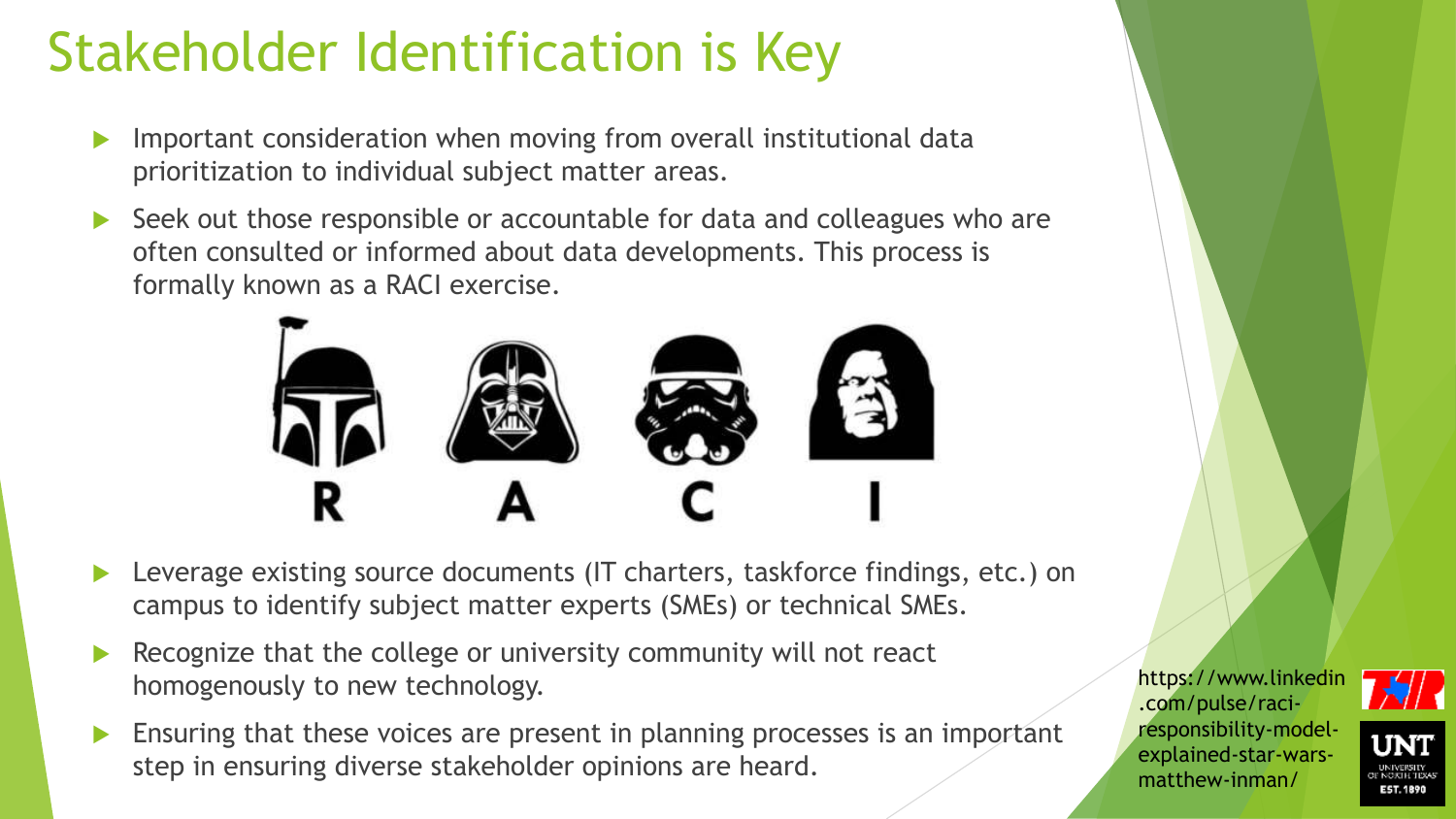# Effective Data Governance (DG) Impacts Data Culture - The BIG Challenge

- The Privacy Technical Assistance Center defines data governance "as an organizational approach to data and information management that is formalized as a set of policies and procedures that encompass the full life cycle of data, from acquisition to use to disposal" (pp.1-2).
- IR must recognize that there is no longer a simple way to control data or to ensure a single version of the truth exists on a campus where numerous data stakeholders may utilize a wide range of datasets and tools (Swing and Ross, 2016).
- Investing time in learning more about data governance is not only important but increasingly strategically necessary.
- DG Forces institutions to confront unspoken norms, tackle ownership issues, and define the operating principles for how various data users throughout campus will need to behave with one another.

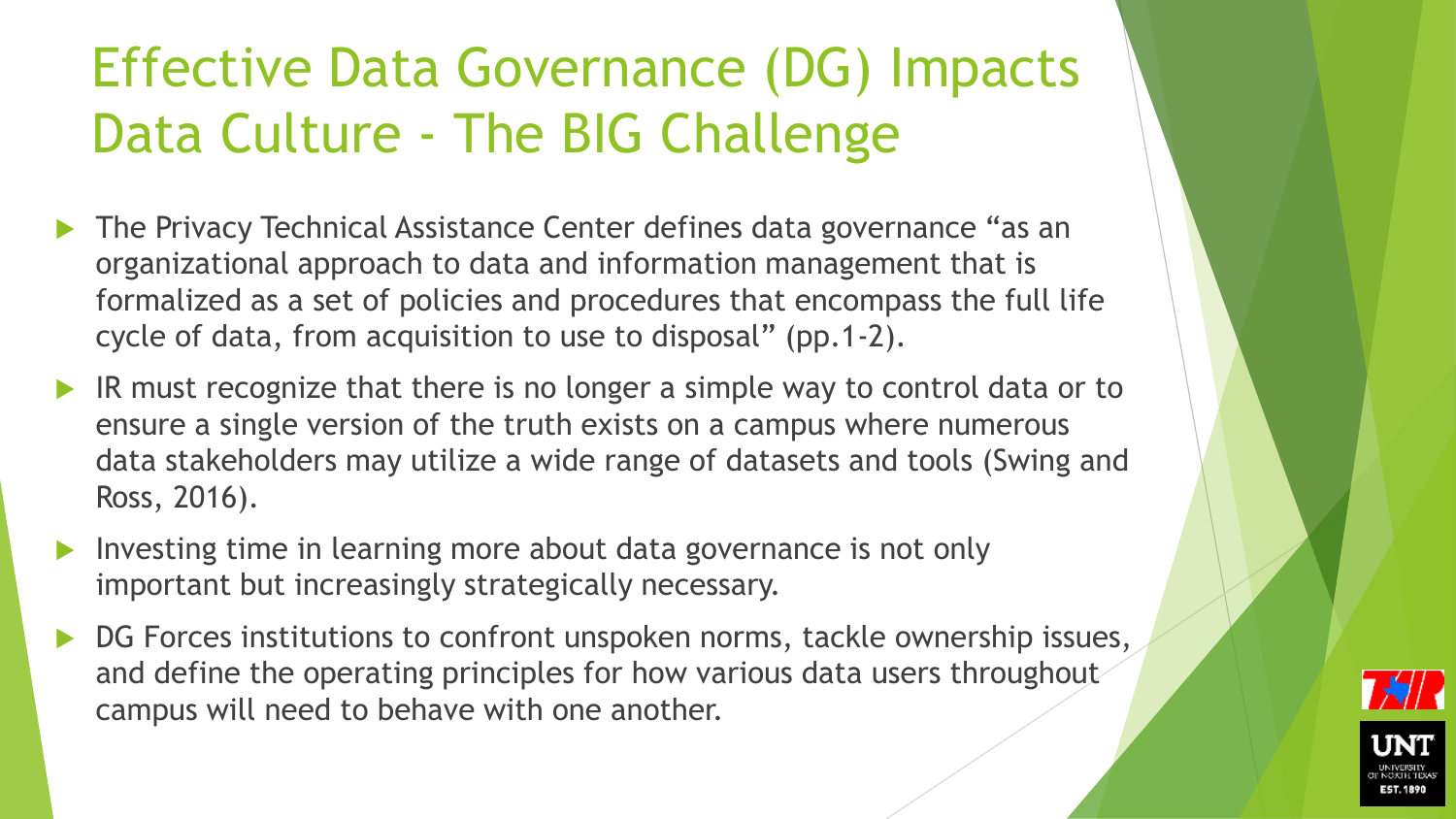# Data Governance Explained in One Slide



Source: Privacy Technical Assistance Center (N.D.) Appears in Simon, Chen, and Cho 2018 (in print)

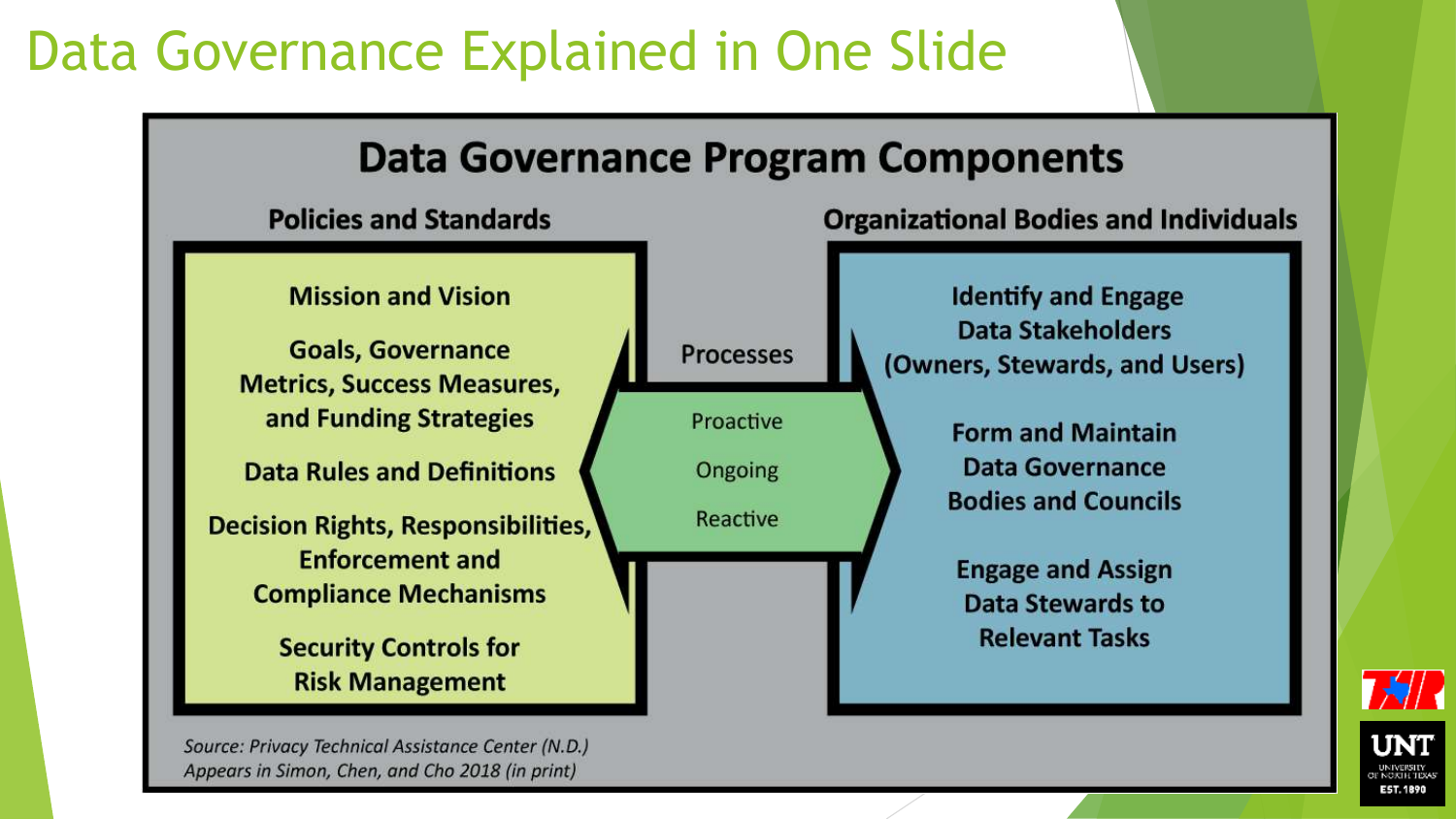# 10 Practical Steps an IR Leader Can Take (1)

- 1. Read as much as you can about differences in organizational culture between the various divisions of a higher education institution. Recognize that each division will have its own set of expectations, requirements, and needs from data and data tools.
- 2. Investigate if a data maturity audit has occurred or if you need to consider starting a process.
- 3. Review old IT project charters and whitepapers to identify possible stakeholders, data pitfalls, and prioritization challenges from the past.
- 4. Start with a lunch. Gather like-minded data colleagues from around campus to begin conversations around the ideal state of data on your campus. Develop some next steps to expand your circle of influencers.
- 5. Review executive sponsor concerns raised in press releases, internal communications, or formal requests Institutional Research, Business Intelligence Unit, or Information Technology to understand opportunities for engagement.

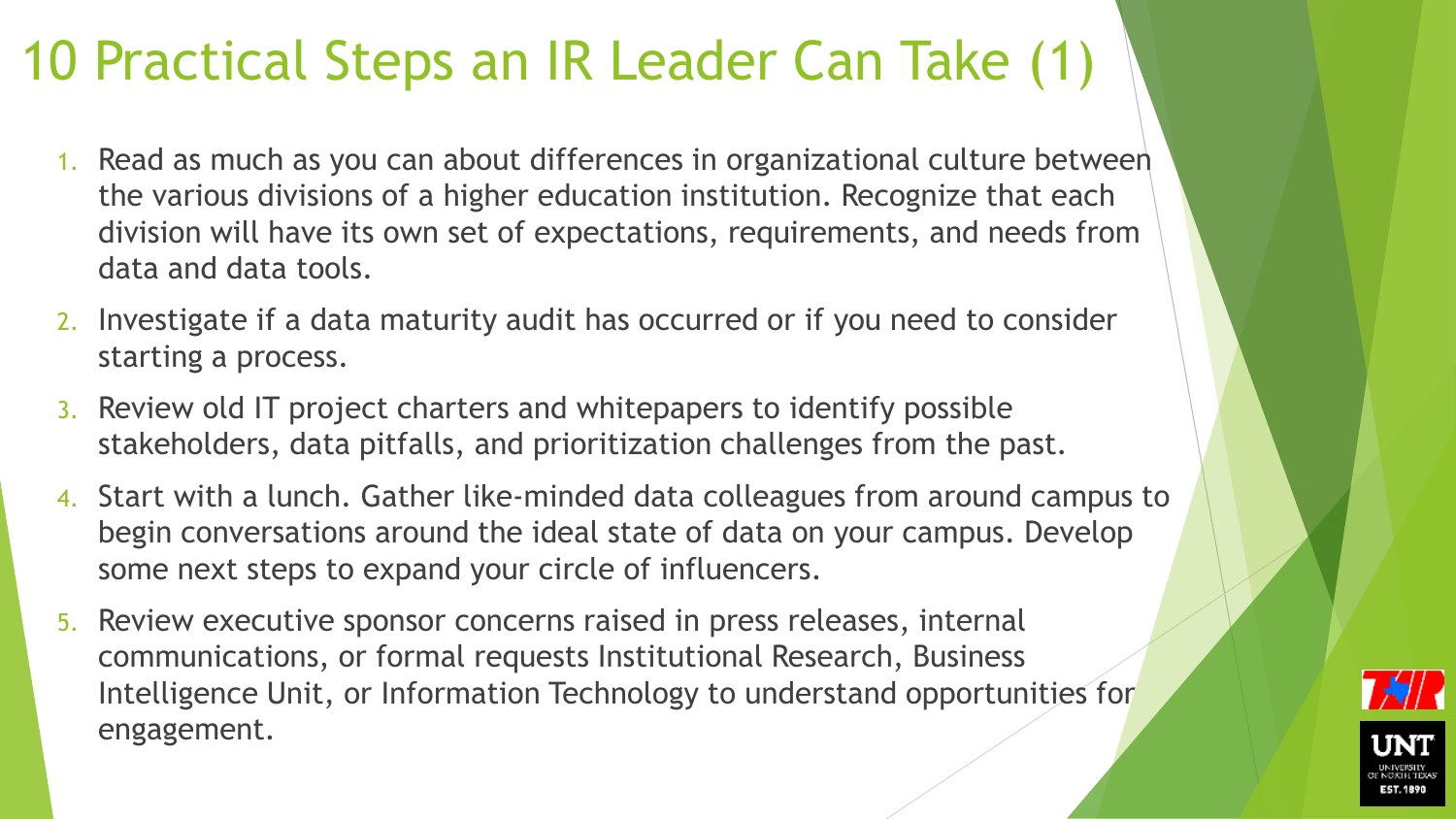# 10 Practical Steps an IR Leader Can Take (2)

- 6. Examine peer campuses where are they in their data governance efforts? Consider site visits to learn more and see different structures in action.
- 7. Take a course in story-telling. Connect the seemingly disparate roles of data leader with story teller to advance your organization through data prioritization activities.
- 8. Conduct a review of data policies and procedures. Identify gaps and develop plans to partner with relevant campus units to address.
- 9. Consider stakeholder focus groups, surveys, or other feedback gathering opportunities to build your understanding of the campus data culture.
- 10. Hold a data summit. Provide the structure and the agenda but then listen…carefully.

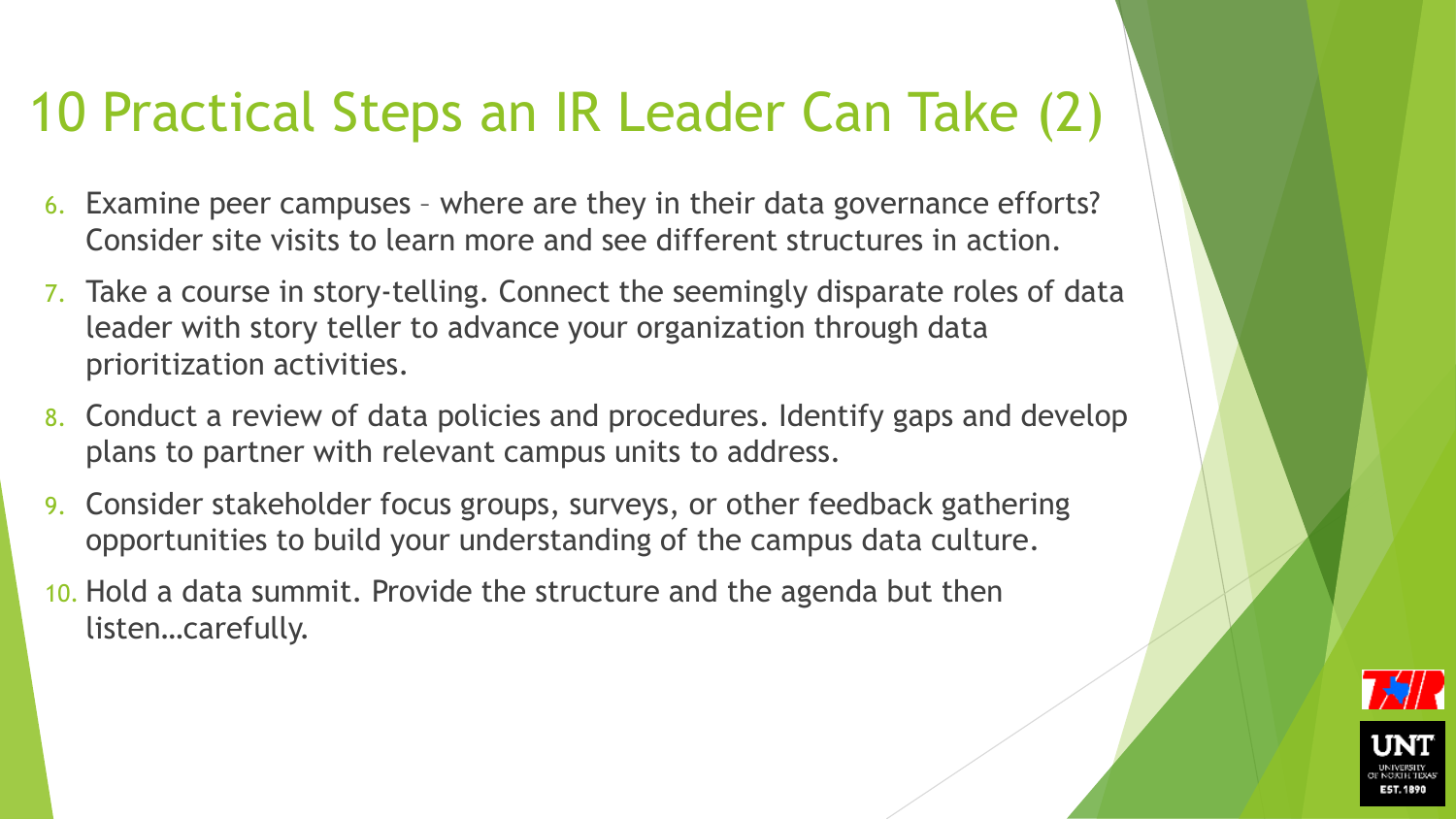# Reflection Questions: The Take-A-Ways

- How would campus stakeholders describe the campus culture related to data?
- Where does your campus fit in terms of data maturity and practice?
- $\blacktriangleright$  What strategies will you put in place to ensure that key constituents and stakeholders are effectively engaged in ways that are consistent with your campus culture?
- What are some strategies you would utilize to engage an executive sponsor? How have previous projects engaged these individuals? What mechanisms would you put in place to encourage and foster his/her support through this process?
- What data systems exist on your campus and where would individuals be categorized on a RACI matrix for each system?
- How might you leverage data governance practices to improve the data prioritization and data quality of your campus?

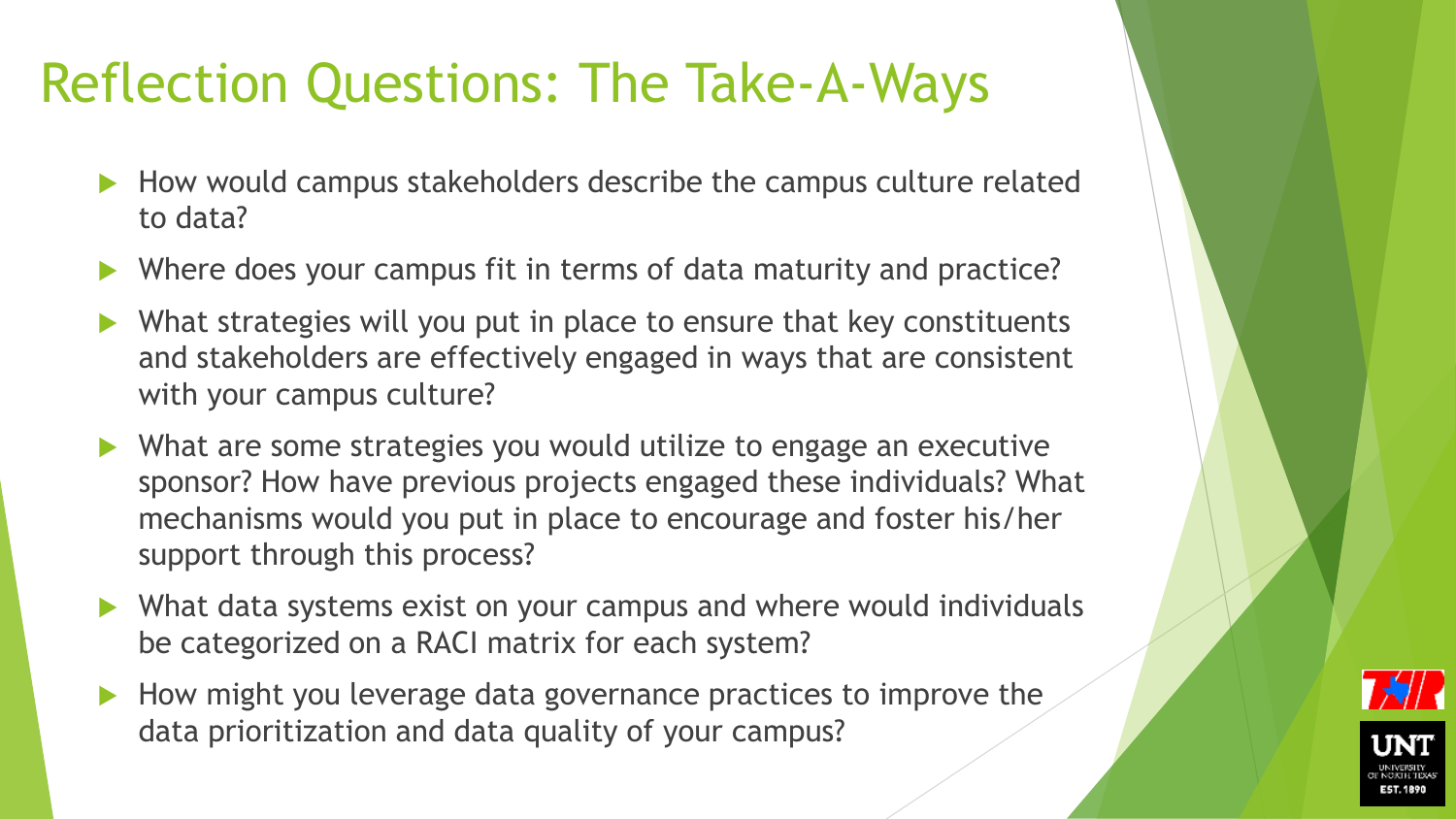### Discussion?

#### CONTACT INFORMATION: Jason can be reached at Jason.simon@unt.edu or 940.565.2085



NOKIH TEX EST. 1890